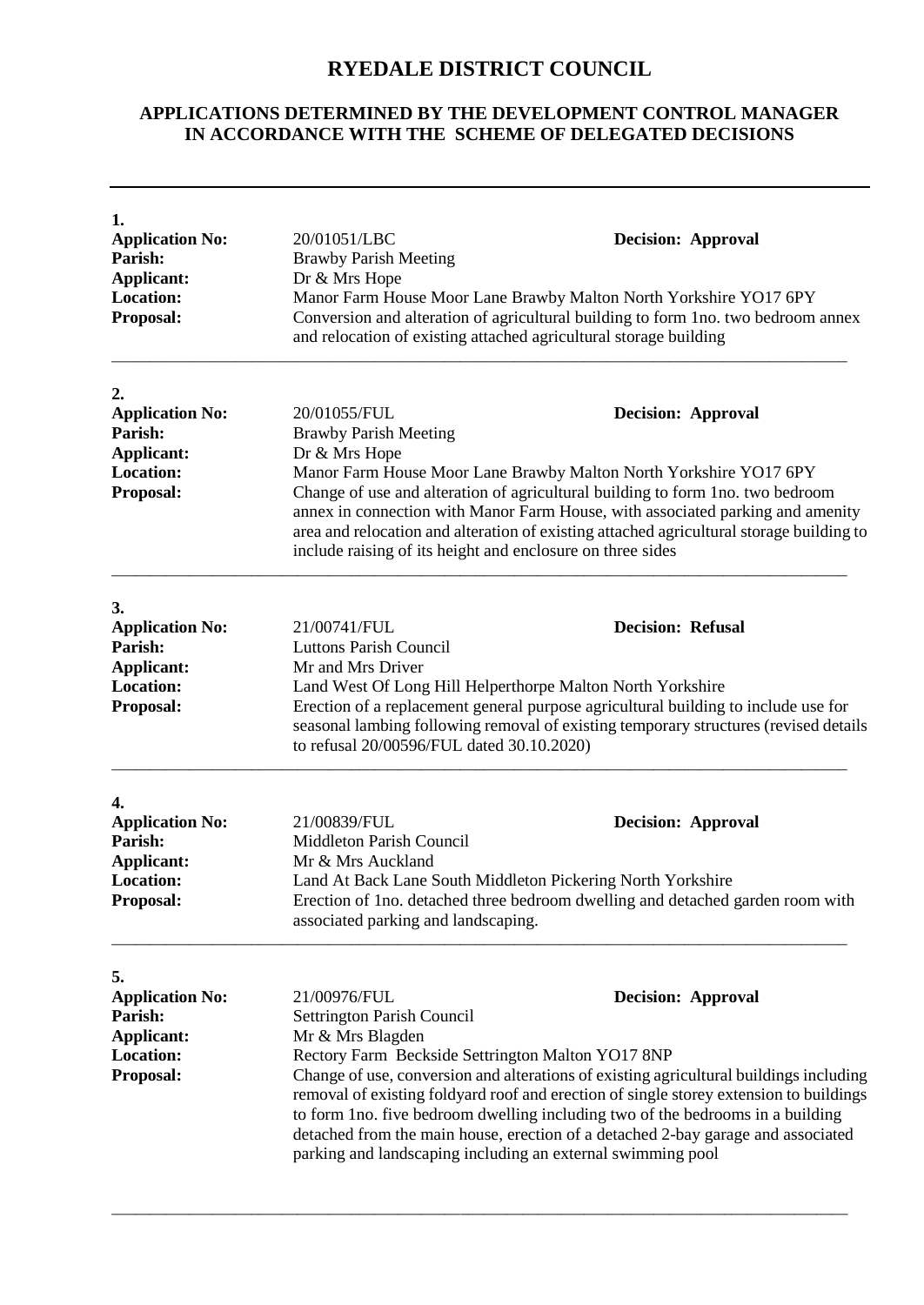| 6.<br><b>Application No:</b>                                                            | 21/01020/FUL                                                                                                                                                                                                                                                                                                                                                                                                                                                                                                                                                                                                                                                                                  | <b>Decision: Approval</b> |
|-----------------------------------------------------------------------------------------|-----------------------------------------------------------------------------------------------------------------------------------------------------------------------------------------------------------------------------------------------------------------------------------------------------------------------------------------------------------------------------------------------------------------------------------------------------------------------------------------------------------------------------------------------------------------------------------------------------------------------------------------------------------------------------------------------|---------------------------|
| Parish:                                                                                 | Cropton Parish Council                                                                                                                                                                                                                                                                                                                                                                                                                                                                                                                                                                                                                                                                        |                           |
| <b>Applicant:</b>                                                                       | Mr N Vermont (West Cawthorne Company Ltd.)<br>West Cawthorne Farm Cawthorne Lane Cropton Pickering YO18 8EH<br>Change of use and conversion of agricultural building to form 1no. two bedroom<br>holiday let and change of use of agricultural land to allow the siting of 6no. camping<br>pods with associated parking and landscaping                                                                                                                                                                                                                                                                                                                                                       |                           |
| <b>Location:</b><br>Proposal:                                                           |                                                                                                                                                                                                                                                                                                                                                                                                                                                                                                                                                                                                                                                                                               |                           |
| 7.                                                                                      |                                                                                                                                                                                                                                                                                                                                                                                                                                                                                                                                                                                                                                                                                               |                           |
| <b>Application No:</b><br>Parish:                                                       | 21/01232/FUL<br><b>Foxholes Parish Council</b>                                                                                                                                                                                                                                                                                                                                                                                                                                                                                                                                                                                                                                                | <b>Decision: Approval</b> |
| <b>Applicant:</b><br><b>Location:</b><br>Proposal:                                      | Mr J Fisher<br>Land To South Of Cottage Farm Main Street Foxholes Driffield North Yorkshire<br>Erection of a 4 bedroom detached dwelling with attached single garage/utility/store<br>together with formation of vehicular access                                                                                                                                                                                                                                                                                                                                                                                                                                                             |                           |
| 8.                                                                                      |                                                                                                                                                                                                                                                                                                                                                                                                                                                                                                                                                                                                                                                                                               |                           |
| <b>Application No:</b><br>Parish:<br><b>Applicant:</b>                                  | 21/01238/HOUSE<br>Warthill Parish Council<br>Mr Kidd                                                                                                                                                                                                                                                                                                                                                                                                                                                                                                                                                                                                                                          | <b>Decision: Approval</b> |
| <b>Location:</b><br>Proposal:                                                           | Missenden House Rudcarr Lane Warthill YO19 5TL<br>Erection of a two-storey extension on the north and west elevations                                                                                                                                                                                                                                                                                                                                                                                                                                                                                                                                                                         |                           |
| 9.                                                                                      |                                                                                                                                                                                                                                                                                                                                                                                                                                                                                                                                                                                                                                                                                               |                           |
| <b>Application No:</b><br>Parish:<br><b>Applicant:</b><br><b>Location:</b><br>Proposal: | 21/01268/FUL<br><b>Decision: Approval</b><br>Pickering Town Council<br>Mr & Mrs Avison<br>Birdie Cottage Malton Road Pickering North Yorkshire<br>Change of use, alteration and extension to existing 3no. bedroom holiday cottage to<br>form 1no. three bedroom live/work unit including office with associated parking and<br>landscaping (part retrospective)                                                                                                                                                                                                                                                                                                                              |                           |
| 10.<br><b>Application No:</b>                                                           | 21/01279/ADV                                                                                                                                                                                                                                                                                                                                                                                                                                                                                                                                                                                                                                                                                  | <b>Decision: Approval</b> |
| Parish:<br><b>Applicant:</b>                                                            | Huttons Ambo Parish Council<br>Mr John Gallagher                                                                                                                                                                                                                                                                                                                                                                                                                                                                                                                                                                                                                                              |                           |
| <b>Location:</b><br>Proposal:                                                           | 1A-1B Hydramotion Ltd Seven Street Malton YO17 6YA<br>Display of 1no. internally illuminated hanging Hydramotion lettering sign to the<br>north elevation, 1no. internally illuminated surface mounted H logo sign to the south<br>elevation, 2no. internally illuminated surface mounted H logo signs to the west<br>elevation, 1no. internally illuminated surface mounted Hydramotion lettering sign to<br>the west elevation, 1no. internally illuminated surface mounted H logo sign to the<br>east elevation, 1no. internally illuminated surface mounted Hydramotion lettering<br>sign to the east elevation and 2no. internally illuminated horizontal signs at the site<br>entrance. |                           |
| 11.<br><b>Application No:</b>                                                           | 21/01293/HOUSE                                                                                                                                                                                                                                                                                                                                                                                                                                                                                                                                                                                                                                                                                | <b>Decision: Approval</b> |
| Parish:<br><b>Applicant:</b>                                                            | Great & Little Barugh Parish Council<br>Mr Ian Cooke                                                                                                                                                                                                                                                                                                                                                                                                                                                                                                                                                                                                                                          |                           |
| <b>Location:</b><br>Proposal:                                                           | Long Meadow Farm Barugh Lane Great Barugh Malton YO17 6XD<br>Internal and external alterations to allow conversion of outbuilding to create new<br>kitchen/diner, utility and bathroom to include installation of 4no. roof lights                                                                                                                                                                                                                                                                                                                                                                                                                                                            |                           |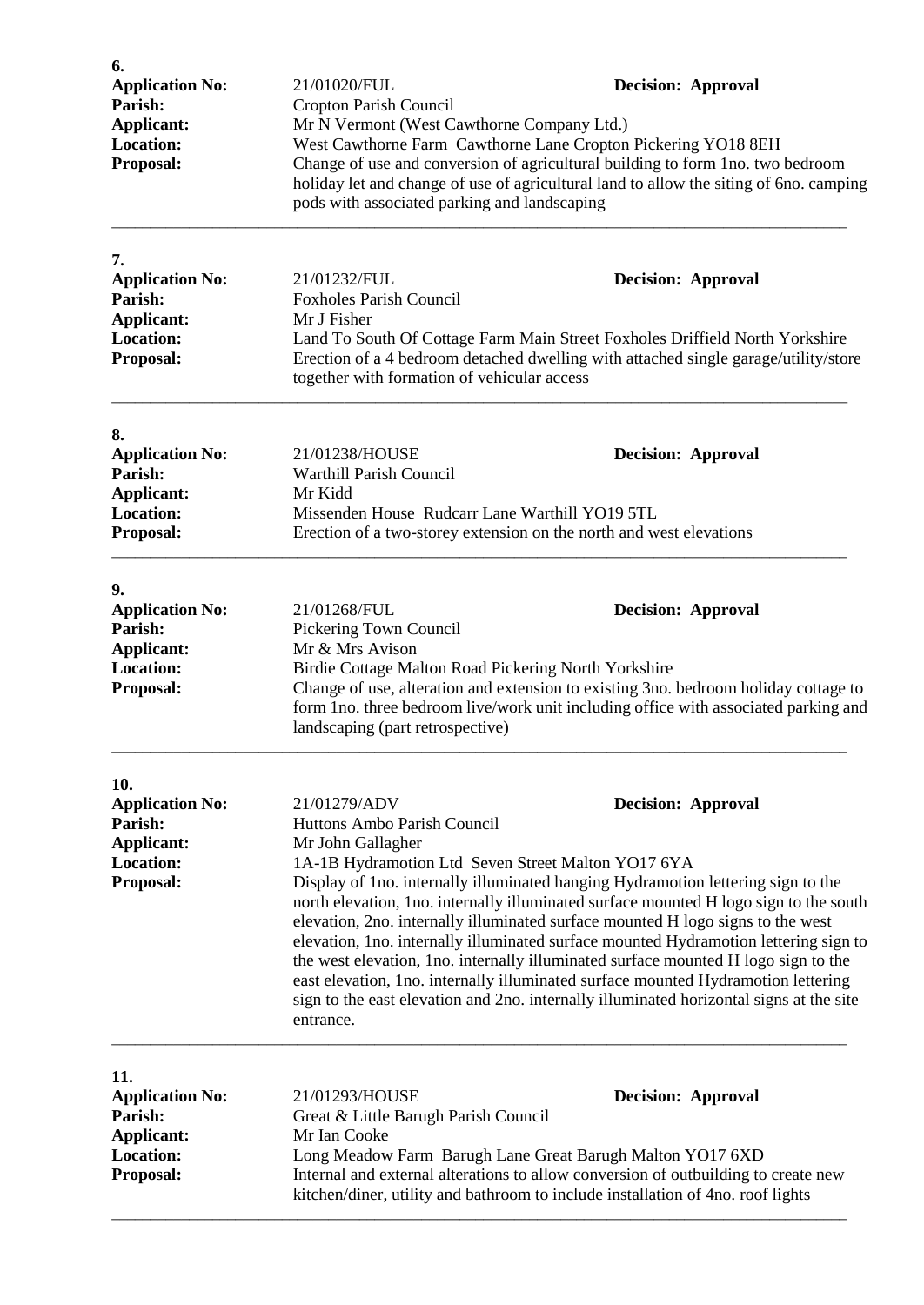| 12.<br><b>Application No:</b><br>Parish:<br>Applicant:<br><b>Location:</b><br>Proposal:        | 21/01294/LBC<br>Great & Little Barugh Parish Council<br>Mr Ian Cooke<br>Long Meadow Farm Barugh Lane Great Barugh Malton YO17 6XD<br>kitchen/diner, utility and bathroom to include installation of 4no. roof lights | <b>Decision: Approval</b><br>Internal and external alterations to allow conversion of outbuilding to create new                                                                                                                                                                                                                                                        |
|------------------------------------------------------------------------------------------------|----------------------------------------------------------------------------------------------------------------------------------------------------------------------------------------------------------------------|------------------------------------------------------------------------------------------------------------------------------------------------------------------------------------------------------------------------------------------------------------------------------------------------------------------------------------------------------------------------|
| 13.<br><b>Application No:</b><br>Parish:<br><b>Applicant:</b><br><b>Location:</b><br>Proposal: | 21/01302/FUL<br>Weaverthorpe Parish Council<br>Mr Martin Pearce<br>entrance door                                                                                                                                     | <b>Decision: Approval</b><br>The Village Hall Main Road Weaverthorpe Malton North Yorkshire YO17 8EX<br>Erecion of single-storey extension to existing village hall to provide cover over main                                                                                                                                                                         |
| 14.<br><b>Application No:</b><br>Parish:<br><b>Applicant:</b><br><b>Location:</b><br>Proposal: | 21/01304/TPO<br><b>Terrington Parish Council</b><br>Mr Malcolm Green<br>5 Cliffe Mews Cliffe Lane Terrington North Yorkshire YO60 6PW<br>250/1999                                                                    | <b>Decision: Approval</b><br>Works to (T1) Sycamore to raise lower branches to a height of 5.5-6 metres and<br>reduce crown spread tending toward the garden by approximately 2-2.5 metres and<br>works to (T2) Yew to reduce crown spread tending over garden by approximately<br>1.5-2 metres and raise lower branches to a height of 3.5-4 metres - both of TPO No. |
| 15.<br><b>Application No:</b><br>Parish:<br>Applicant:<br>Location:<br>Proposal:               | 21/01346/FUL<br>Pickering Town Council<br>EE (UK) Ltd<br>St Josephs Church Potter Hill Pickering YO18 8AD<br>frame.                                                                                                  | <b>Decision: Approval</b><br>Replacement of the existing trisector antenna on the rooftop of the church with a new<br>alpha trisector antenna on a new support pole, placed on the existing steel support                                                                                                                                                              |
| 16.<br><b>Application No:</b><br>Parish:<br>Applicant:<br><b>Location:</b><br>Proposal:        | 21/01348/HOUSE<br><b>Malton Town Council</b><br>Mr R Cuthbertson<br>9 Hamilton Green Malton North Yorkshire YO17 7YH<br>include installation of a roof lantern                                                       | <b>Decision: Approval</b><br>Erection of first-floor side extension and single-storey flat roofed rear extension to                                                                                                                                                                                                                                                    |
| 17.<br><b>Application No:</b><br>Parish:<br><b>Applicant:</b><br><b>Location:</b><br>Proposal: | 21/01358/TPO<br>Helmsley Town Council<br>Mr David Houston<br>10 Acres Close Helmsley North Yorkshire YO62 5DS<br>Crown thinning by 15% of T1, T2 and T3 Limes within TPO 74/1985                                     | <b>Decision: Approval</b>                                                                                                                                                                                                                                                                                                                                              |

\_\_\_\_\_\_\_\_\_\_\_\_\_\_\_\_\_\_\_\_\_\_\_\_\_\_\_\_\_\_\_\_\_\_\_\_\_\_\_\_\_\_\_\_\_\_\_\_\_\_\_\_\_\_\_\_\_\_\_\_\_\_\_\_\_\_\_\_\_\_\_\_\_\_\_\_\_\_\_\_\_\_\_\_\_\_\_\_\_\_\_\_\_\_\_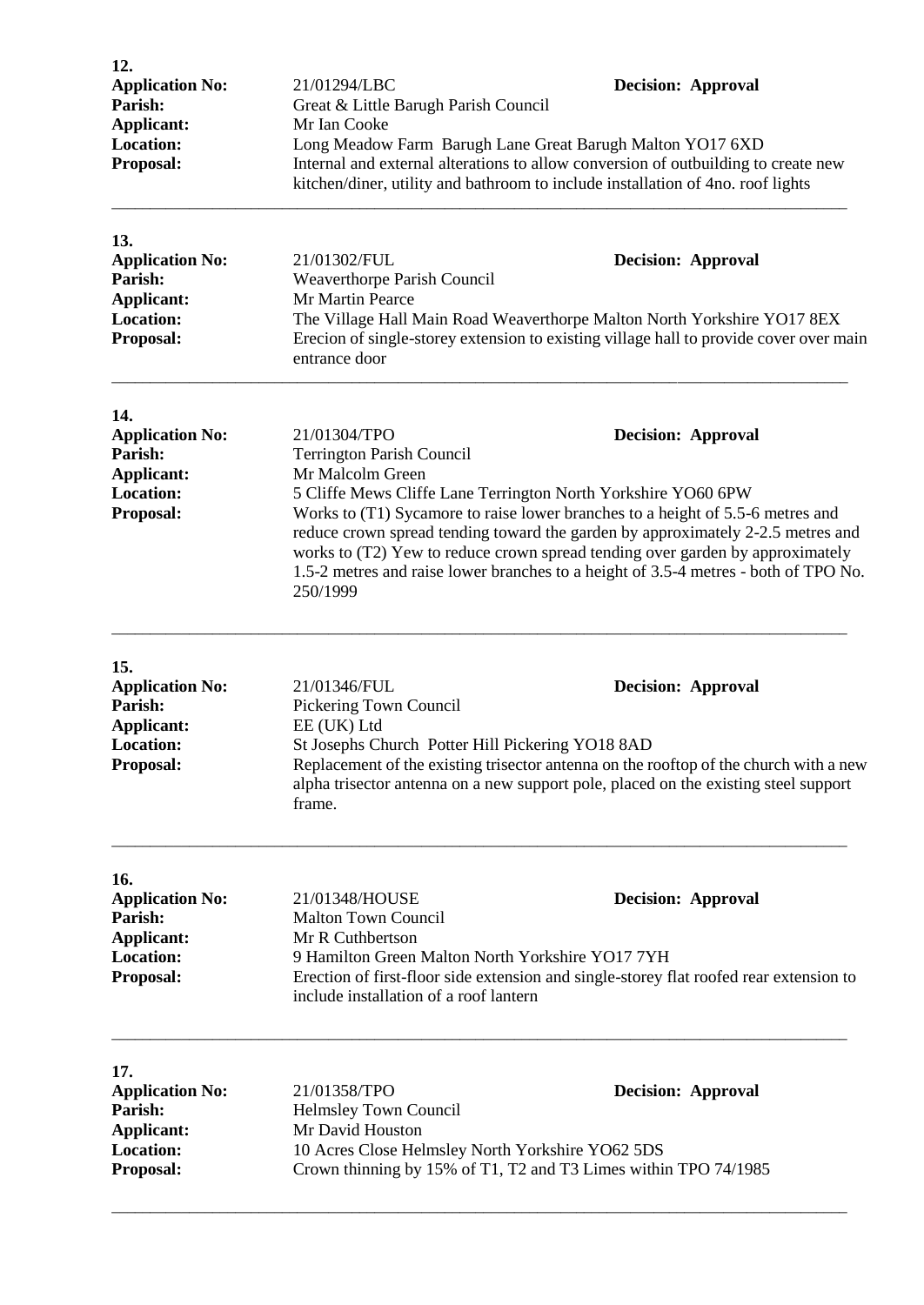| 21/01388/HOUSE                                                                                                                                                                                                                                                                                                                       | <b>Decision: Approval</b>                                                                                                                                                                                                                                                                                                                                                                                          |
|--------------------------------------------------------------------------------------------------------------------------------------------------------------------------------------------------------------------------------------------------------------------------------------------------------------------------------------|--------------------------------------------------------------------------------------------------------------------------------------------------------------------------------------------------------------------------------------------------------------------------------------------------------------------------------------------------------------------------------------------------------------------|
|                                                                                                                                                                                                                                                                                                                                      |                                                                                                                                                                                                                                                                                                                                                                                                                    |
| Dr M Lynch                                                                                                                                                                                                                                                                                                                           |                                                                                                                                                                                                                                                                                                                                                                                                                    |
| White Heather 33 Middlecave Road Malton YO17 7NE                                                                                                                                                                                                                                                                                     |                                                                                                                                                                                                                                                                                                                                                                                                                    |
| Erection of a summer house attached to existing double garage                                                                                                                                                                                                                                                                        |                                                                                                                                                                                                                                                                                                                                                                                                                    |
|                                                                                                                                                                                                                                                                                                                                      |                                                                                                                                                                                                                                                                                                                                                                                                                    |
| 21/01394/ADV                                                                                                                                                                                                                                                                                                                         | <b>Decision: Approval</b>                                                                                                                                                                                                                                                                                                                                                                                          |
| <b>Heslerton Parish Council</b>                                                                                                                                                                                                                                                                                                      |                                                                                                                                                                                                                                                                                                                                                                                                                    |
| Mr Suji Kurungodan                                                                                                                                                                                                                                                                                                                   |                                                                                                                                                                                                                                                                                                                                                                                                                    |
|                                                                                                                                                                                                                                                                                                                                      | Brook House Scarborough Road East Heslerton Malton North Yorkshire YO17 8RW                                                                                                                                                                                                                                                                                                                                        |
| application)                                                                                                                                                                                                                                                                                                                         | Display of 1 no. post mounted, single sided non-illuminated name sign (retrospective                                                                                                                                                                                                                                                                                                                               |
|                                                                                                                                                                                                                                                                                                                                      |                                                                                                                                                                                                                                                                                                                                                                                                                    |
| 21/01400/HOUSE                                                                                                                                                                                                                                                                                                                       | <b>Decision: Approval</b>                                                                                                                                                                                                                                                                                                                                                                                          |
|                                                                                                                                                                                                                                                                                                                                      |                                                                                                                                                                                                                                                                                                                                                                                                                    |
| Mrs Claire Ransome                                                                                                                                                                                                                                                                                                                   |                                                                                                                                                                                                                                                                                                                                                                                                                    |
|                                                                                                                                                                                                                                                                                                                                      |                                                                                                                                                                                                                                                                                                                                                                                                                    |
|                                                                                                                                                                                                                                                                                                                                      |                                                                                                                                                                                                                                                                                                                                                                                                                    |
|                                                                                                                                                                                                                                                                                                                                      |                                                                                                                                                                                                                                                                                                                                                                                                                    |
|                                                                                                                                                                                                                                                                                                                                      | <b>Decision: Approval</b>                                                                                                                                                                                                                                                                                                                                                                                          |
|                                                                                                                                                                                                                                                                                                                                      |                                                                                                                                                                                                                                                                                                                                                                                                                    |
|                                                                                                                                                                                                                                                                                                                                      |                                                                                                                                                                                                                                                                                                                                                                                                                    |
|                                                                                                                                                                                                                                                                                                                                      |                                                                                                                                                                                                                                                                                                                                                                                                                    |
| Erection of a part single storey/part first floor side extension                                                                                                                                                                                                                                                                     |                                                                                                                                                                                                                                                                                                                                                                                                                    |
|                                                                                                                                                                                                                                                                                                                                      |                                                                                                                                                                                                                                                                                                                                                                                                                    |
|                                                                                                                                                                                                                                                                                                                                      |                                                                                                                                                                                                                                                                                                                                                                                                                    |
|                                                                                                                                                                                                                                                                                                                                      | <b>Decision: Approval</b>                                                                                                                                                                                                                                                                                                                                                                                          |
|                                                                                                                                                                                                                                                                                                                                      |                                                                                                                                                                                                                                                                                                                                                                                                                    |
|                                                                                                                                                                                                                                                                                                                                      |                                                                                                                                                                                                                                                                                                                                                                                                                    |
|                                                                                                                                                                                                                                                                                                                                      |                                                                                                                                                                                                                                                                                                                                                                                                                    |
| Erection of single storey part side-part rear extension                                                                                                                                                                                                                                                                              |                                                                                                                                                                                                                                                                                                                                                                                                                    |
|                                                                                                                                                                                                                                                                                                                                      |                                                                                                                                                                                                                                                                                                                                                                                                                    |
| 21/01424/HOUSE                                                                                                                                                                                                                                                                                                                       | <b>Decision: Approval</b>                                                                                                                                                                                                                                                                                                                                                                                          |
| Norton Town Council                                                                                                                                                                                                                                                                                                                  |                                                                                                                                                                                                                                                                                                                                                                                                                    |
| Mr Karel Sviter                                                                                                                                                                                                                                                                                                                      |                                                                                                                                                                                                                                                                                                                                                                                                                    |
|                                                                                                                                                                                                                                                                                                                                      | 19 Honeysuckle Court Norton Malton North Yorkshire YO17 8FF                                                                                                                                                                                                                                                                                                                                                        |
|                                                                                                                                                                                                                                                                                                                                      | Erection of a single storey side extension and conversion of garage into additional                                                                                                                                                                                                                                                                                                                                |
|                                                                                                                                                                                                                                                                                                                                      |                                                                                                                                                                                                                                                                                                                                                                                                                    |
| 21/01428/FUL                                                                                                                                                                                                                                                                                                                         | <b>Decision: Approval</b>                                                                                                                                                                                                                                                                                                                                                                                          |
| <b>Swinton Parish Council</b>                                                                                                                                                                                                                                                                                                        |                                                                                                                                                                                                                                                                                                                                                                                                                    |
| Mr Robert Harrison                                                                                                                                                                                                                                                                                                                   |                                                                                                                                                                                                                                                                                                                                                                                                                    |
|                                                                                                                                                                                                                                                                                                                                      | Solstice Farm Lowfield Lane Swinton Malton North Yorkshire YO17 6SE                                                                                                                                                                                                                                                                                                                                                |
|                                                                                                                                                                                                                                                                                                                                      | Revisions to previously approved details (granted under 13/00679/OUT &                                                                                                                                                                                                                                                                                                                                             |
|                                                                                                                                                                                                                                                                                                                                      |                                                                                                                                                                                                                                                                                                                                                                                                                    |
| 13/01435/REM), including erection of additional single-storey section to western<br>elevation of dwelling and removal of first floor window in eastern elevation; together<br>with erection of new single-storey rear extension; and change of use of agricultural<br>land to create additional domestic garden (part-retrospective) |                                                                                                                                                                                                                                                                                                                                                                                                                    |
|                                                                                                                                                                                                                                                                                                                                      | <b>Malton Town Council</b><br>Kirkbymoorside Town Council<br>4 Kirby Mills Road Kirkby Mills Kirkbymoorside YO62 6NP<br>Erection of first floor rear extension<br>21/01418/HOUSE<br><b>Malton Town Council</b><br>P Richardson<br>25 Ryngwoode Drive Malton YO17 7FH<br>21/01419/HOUSE<br><b>Malton Town Council</b><br>Mr Richard Knocker<br>11 Gilling Way Malton YO17 7LQ<br>living space on the east elevation |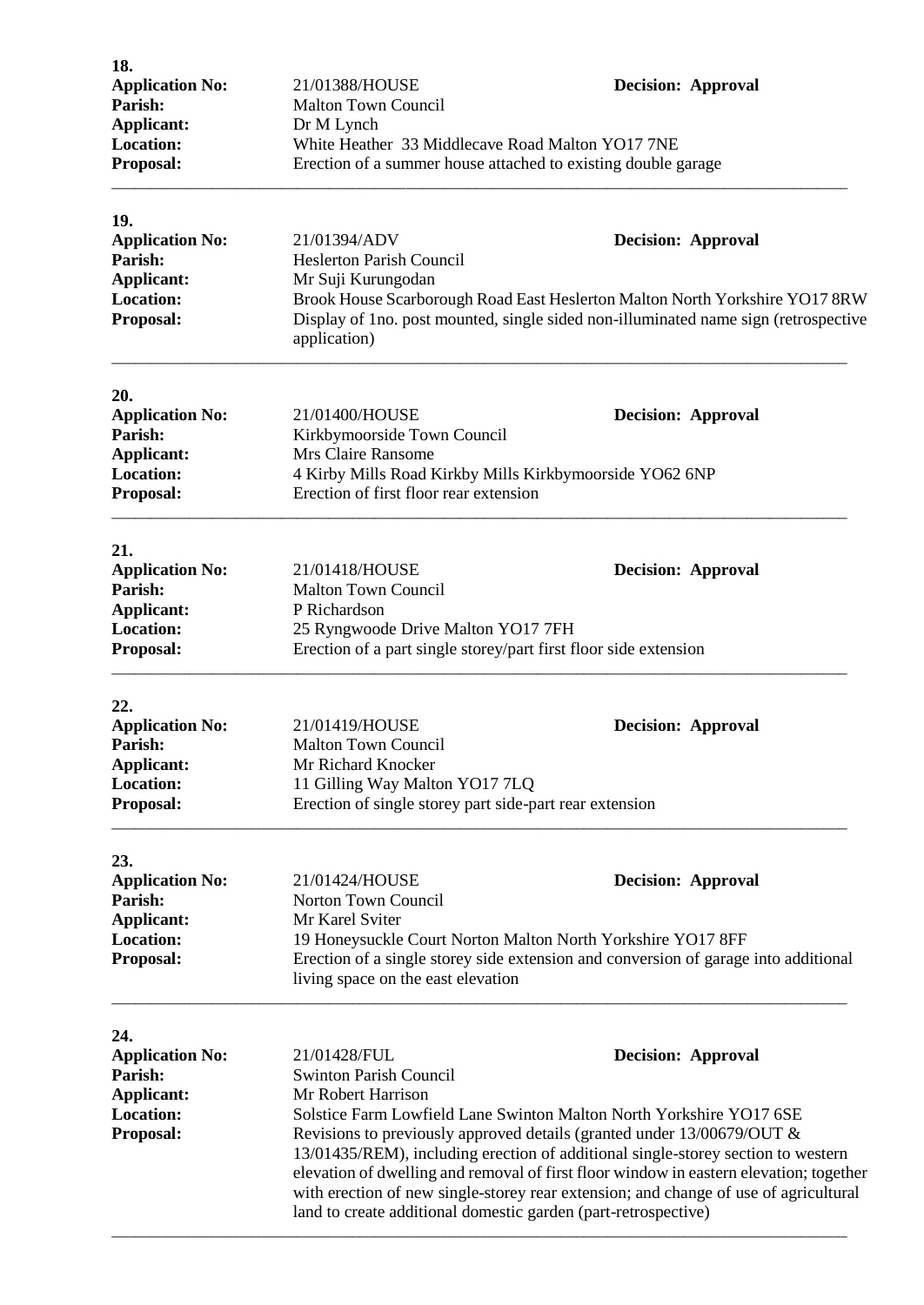| 25.                    |                                                                |                           |
|------------------------|----------------------------------------------------------------|---------------------------|
| <b>Application No:</b> | 21/01437/HOUSE                                                 | <b>Decision: Approval</b> |
| Parish:                | <b>Allerston Parish Council</b>                                |                           |
| Applicant:             | Mrs Ruth Motley                                                |                           |
| Location:              | Farm View Main Street Allerston Pickering YO18 7PG             |                           |
| <b>Proposal:</b>       | Installation of air source heat pump at rear of main dwelling. |                           |
|                        |                                                                |                           |

\_\_\_\_\_\_\_\_\_\_\_\_\_\_\_\_\_\_\_\_\_\_\_\_\_\_\_\_\_\_\_\_\_\_\_\_\_\_\_\_\_\_\_\_\_\_\_\_\_\_\_\_\_\_\_\_\_\_\_\_\_\_\_\_\_\_\_\_\_\_\_\_\_\_\_\_\_\_\_\_\_\_\_\_\_\_\_\_\_\_\_\_\_\_\_

| 26.                    |                                                                                                                                                   |                           |
|------------------------|---------------------------------------------------------------------------------------------------------------------------------------------------|---------------------------|
| <b>Application No:</b> | 21/01438/HOUSE                                                                                                                                    | <b>Decision: Approval</b> |
| Parish:                | <b>Sheriff Hutton Parish Council</b>                                                                                                              |                           |
| Applicant:             | Samantha Warriner                                                                                                                                 |                           |
| <b>Location:</b>       | 4 Laurels Garth Sheriff Hutton North Yorkshire YO60 6SE                                                                                           |                           |
| <b>Proposal:</b>       | Erection of part single-storey/part two-storey side and rear extensions to include roof<br>lantern following the removal of existing conservatory |                           |

| 27.                    |                                   |                                                                                 |
|------------------------|-----------------------------------|---------------------------------------------------------------------------------|
| <b>Application No:</b> | 21/01439/HOUSE                    | <b>Decision: Approval</b>                                                       |
| Parish:                | <b>Malton Town Council</b>        |                                                                                 |
| Applicant:             | Hilary Wareing                    |                                                                                 |
| <b>Location:</b>       | 44 Old Maltongate Malton YO17 7EG |                                                                                 |
| <b>Proposal:</b>       | (retrospective)                   | Removal of existing stone boundary wall and rebuilding to part of site boundary |

\_\_\_\_\_\_\_\_\_\_\_\_\_\_\_\_\_\_\_\_\_\_\_\_\_\_\_\_\_\_\_\_\_\_\_\_\_\_\_\_\_\_\_\_\_\_\_\_\_\_\_\_\_\_\_\_\_\_\_\_\_\_\_\_\_\_\_\_\_\_\_\_\_\_\_\_\_\_\_\_\_\_\_\_\_\_\_\_\_\_\_\_\_\_\_

| 28.                    |                                   |                                                                                 |
|------------------------|-----------------------------------|---------------------------------------------------------------------------------|
| <b>Application No:</b> | 21/01440/LBC                      | <b>Decision: Approval</b>                                                       |
| Parish:                | <b>Malton Town Council</b>        |                                                                                 |
| Applicant:             | <b>Hilary Wareing</b>             |                                                                                 |
| <b>Location:</b>       | 44 Old Maltongate Malton YO17 7EG |                                                                                 |
| <b>Proposal:</b>       |                                   | Removal of existing stone boundary wall and rebuilding to part of site boundary |
|                        | (retrospective).                  |                                                                                 |

\_\_\_\_\_\_\_\_\_\_\_\_\_\_\_\_\_\_\_\_\_\_\_\_\_\_\_\_\_\_\_\_\_\_\_\_\_\_\_\_\_\_\_\_\_\_\_\_\_\_\_\_\_\_\_\_\_\_\_\_\_\_\_\_\_\_\_\_\_\_\_\_\_\_\_\_\_\_\_\_\_\_\_\_\_\_\_\_\_\_\_\_\_\_\_

\_\_\_\_\_\_\_\_\_\_\_\_\_\_\_\_\_\_\_\_\_\_\_\_\_\_\_\_\_\_\_\_\_\_\_\_\_\_\_\_\_\_\_\_\_\_\_\_\_\_\_\_\_\_\_\_\_\_\_\_\_\_\_\_\_\_\_\_\_\_\_\_\_\_\_\_\_\_\_\_\_\_\_\_\_\_\_\_\_\_\_\_\_\_\_

| 29.                                                                          |                                                                                                                                                                                                                                                                                |                           |  |
|------------------------------------------------------------------------------|--------------------------------------------------------------------------------------------------------------------------------------------------------------------------------------------------------------------------------------------------------------------------------|---------------------------|--|
| <b>Application No:</b>                                                       | 21/01442/LBC                                                                                                                                                                                                                                                                   | <b>Decision: Approval</b> |  |
| Parish:                                                                      | Pickering Town Council                                                                                                                                                                                                                                                         |                           |  |
| Applicant:                                                                   | Mr Michael Saul                                                                                                                                                                                                                                                                |                           |  |
| <b>Location:</b><br>Vivers Mill Mill Lane Pickering North Yorkshire YO18 8DJ |                                                                                                                                                                                                                                                                                |                           |  |
| <b>Proposal:</b>                                                             | Replace the existing tri-fold door with painted plank door, replace the existing front<br>door with painted plank door and one window to match existing ground floor<br>windows.                                                                                               |                           |  |
| 30.<br><b>Application No:</b>                                                | 21/01444/HOUSE                                                                                                                                                                                                                                                                 | <b>Decision: Approval</b> |  |
| Parish:                                                                      | Kirkbymoorside Town Council                                                                                                                                                                                                                                                    |                           |  |
| Applicant:                                                                   | Mr R Drury                                                                                                                                                                                                                                                                     |                           |  |
| <b>Location:</b>                                                             | 7 West End Kirkbymoorside YO62 6AD                                                                                                                                                                                                                                             |                           |  |
| <b>Proposal:</b>                                                             | Alterations to north elevation of dwelling to remove shopfront and install 2 windows<br>to ground floor, reconstruct bay windows to first floor front elevation, installation of<br>replacement front door and installation of replacement dormer window to front<br>elevation |                           |  |

\_\_\_\_\_\_\_\_\_\_\_\_\_\_\_\_\_\_\_\_\_\_\_\_\_\_\_\_\_\_\_\_\_\_\_\_\_\_\_\_\_\_\_\_\_\_\_\_\_\_\_\_\_\_\_\_\_\_\_\_\_\_\_\_\_\_\_\_\_\_\_\_\_\_\_\_\_\_\_\_\_\_\_\_\_\_\_\_\_\_\_\_\_\_\_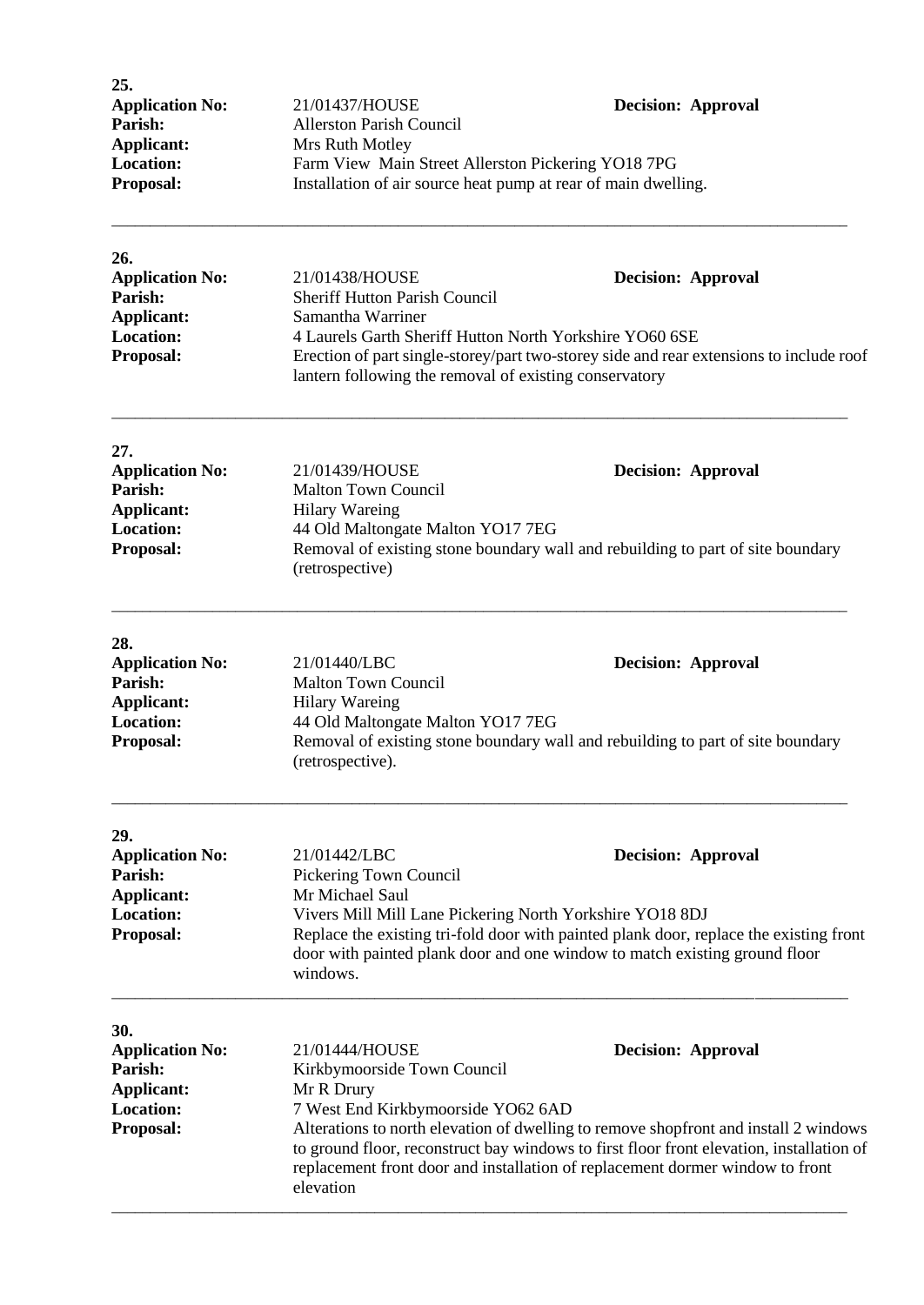| 31.<br><b>Application No:</b><br>Parish:<br><b>Applicant:</b><br><b>Location:</b><br>Proposal: | 21/01457/LBC<br>Hovingham Parish Council<br>Sir W R Worsley<br>Hovingham Hall Church Street Hovingham YO62 4LU<br>leadwork and extension of rainwater goods | <b>Decision: Approval</b><br>Proposed replacement roof covering to Bathroom Wing including associated                                                                                                                                                                    |
|------------------------------------------------------------------------------------------------|-------------------------------------------------------------------------------------------------------------------------------------------------------------|--------------------------------------------------------------------------------------------------------------------------------------------------------------------------------------------------------------------------------------------------------------------------|
| 32.<br><b>Application No:</b><br>Parish:<br><b>Applicant:</b><br><b>Location:</b><br>Proposal: | 21/01458/LBC<br>Hovingham Parish Council<br>Sir WR Worsley                                                                                                  | <b>Decision: Approval</b><br>Pigeoncote 100M N Of Hovingham Hall Church Street Hovingham North Yorkshire<br>Proposed replacement roof covering and associated leadwork, refurbishment and<br>raising in height of lantern, replacement of external ladder access to loft |
| 33.<br><b>Application No:</b><br>Parish:<br><b>Applicant:</b><br><b>Location:</b><br>Proposal: | 21/01462/HOUSE<br>Helmsley Town Council<br>Mr Simon Powell<br>66 Bondgate Helmsley YO62 5EZ<br>Installation of 2no. replacement composite windows           | <b>Decision: Approval</b>                                                                                                                                                                                                                                                |
| 34.<br><b>Application No:</b><br>Parish:<br><b>Applicant:</b><br><b>Location:</b><br>Proposal: | 21/01466/FUL<br>Leavening Parish Council<br>Mr J and Mrs E Needler                                                                                          | <b>Decision: Approval</b><br>Busk Hill Farm Leavening To Gally Gap Westow Malton YO60 7LS<br>Change of use of land and extension of existing horse menage for private use                                                                                                |
| 35.<br><b>Application No:</b><br>Parish:<br>Applicant:<br><b>Location:</b><br>Proposal:        | 21/01470/HOUSE<br><b>Flaxton Parish Council</b><br>Ian and Heidi Woodhead<br>The Croft Main Street Flaxton Malton YO60 7RT                                  | <b>Decision: Approval</b><br>Erection of a detached two bay oak frame garage with space for three cars                                                                                                                                                                   |
| 36.<br><b>Application No:</b><br>Parish:<br><b>Applicant:</b><br><b>Location:</b><br>Proposal: | 21/01475/HOUSE<br>Welburn (Malton) Parish Council<br>Mr Colin Paul Nicoll<br>a single pedestrian door                                                       | <b>Decision: Approval</b><br>Chanting Hill Barn Main Street Welburn Malton North Yorkshire YO60 7EF<br>Replacement of existing double garage door with single up and over garage door and                                                                                |
| 37.<br><b>Application No:</b><br>Parish:<br>Applicant:<br><b>Location:</b><br>Proposal:        | 21/01476/LBC<br><b>Malton Town Council</b><br>Nicola Sey<br>77 Town Street Old Malton Malton YO17 7HD<br>form' and the Heritage & Design Statement          | <b>Decision: Approval</b><br>Property Flood Resilience measures as per the 'materials section of the application                                                                                                                                                         |